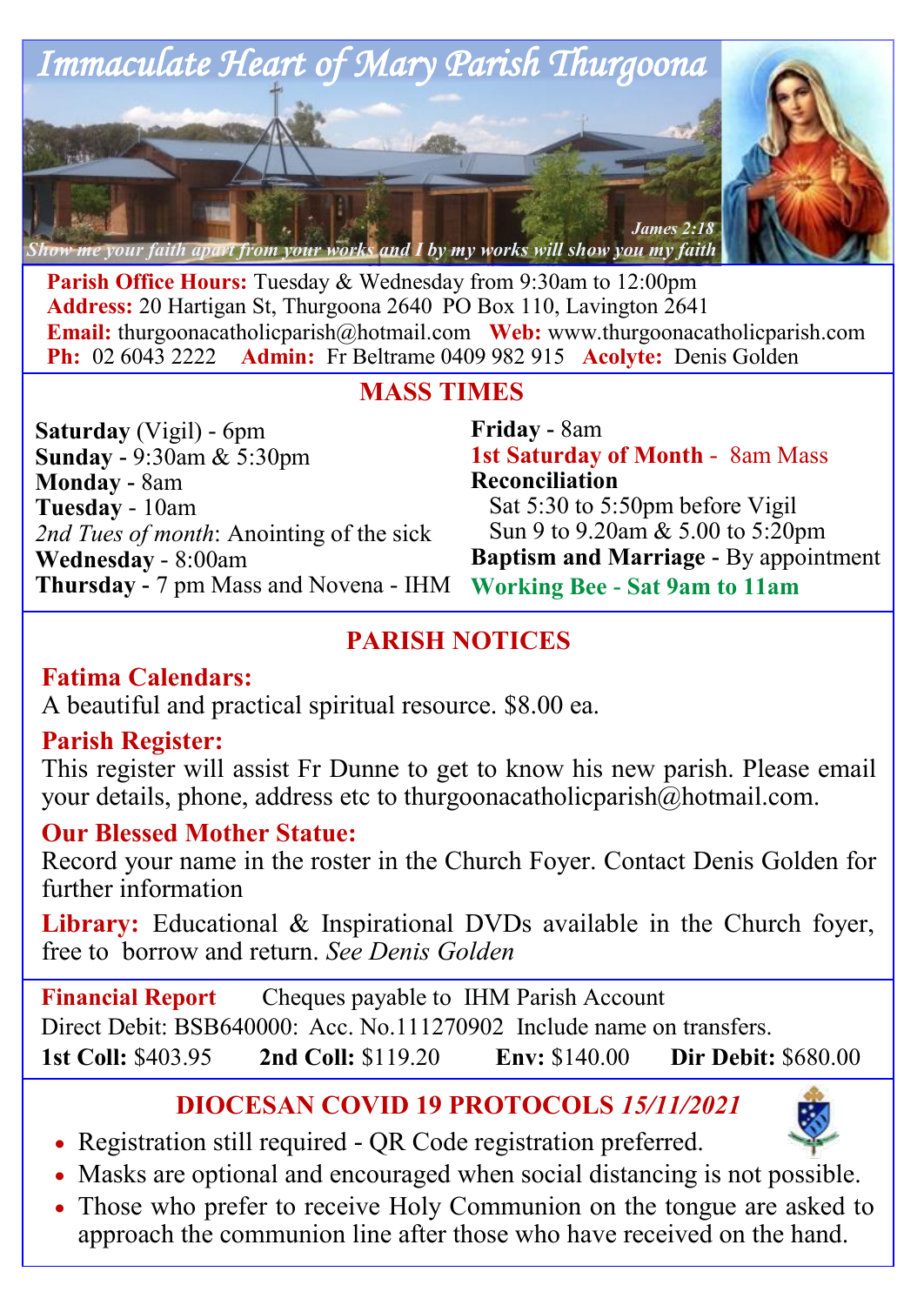### **HOLY FAMILY SUNDAY - YEAR C 26/12/2021**

Hannah conceived and gave birth to a son, and called him Samuel 'since' she said, 'I asked the Lord for him.'

When a year had gone by, the husband Elkanah went up again with all his family to offer the annual sacrifice to the Lord and to fulfil his vow. Hannah, however, did not go up, having said to her husband, 'Not before the child is weaned. Then I will bring him and present him before the Lord and he shall stay there for ever.' When she had weaned him, she took him up with her together with a three-year-old bull, an ephah of flour and a skin of wine, and she brought him to the temple of the Lord at Shiloh; and the child was with them. They slaughtered the bull and the child's mother came to Eli.

She said, 'If you please, my lord. As you live, my lord, I am the woman who stood here beside you, praying to the Lord. This is the child I prayed for, and the Lord granted me what I asked him. Now I make him over to the Lord for the whole of his life. He is made over to the Lord.'

#### **Responsorial Psalm Psalm 127(128):1-5**

*Happy are those who fear the Lord and walk in his ways.*

You are God's chosen race, his saints; he loves you, and you should be clothed in sincere compassion, in kindness and humility, gentleness and patience. Bear with one another; forgive each other as soon as a quarrel begins. The Lord has forgiven you; now you must do the same. Over all these clothes, to keep them together and complete them, put on love. And may the peace of Christ reign in your hearts, because it is for this that you were called together as parts of one body. Always be thankful. Let the message of Christ, in all its richness, find a home with you. Teach each other, and advise each other, in all wisdom.

With gratitude in your hearts sing psalms and hymns and inspired songs to God; and never say or do anything except in the name of the Lord Jesus, giving thanks to God the Father through him.

### **Gospel Acclamation cf. Acts 16:14**

Alleluia, alleluia! Open our heart, O Lord, to listen to the words of your Son. Alleluia!

#### **Gospel Luke 2:41-52**

Every year the parents of Jesus used to go to Jerusalem for the feast of the Passover. When he was twelve years old, they went up for the feast as usual. When they were on their way home after the feast, the boy Jesus stayed behind in Jerusalem without his parents knowing it. They assumed he was with the caravan, and it was only after a day's journey that they went to look for him among their relations and acquaintances. When they failed to find him, they

#### **Second reading Colossians 3:12-17**

#### **First reading 1 Samuel 1:20-22,24-28**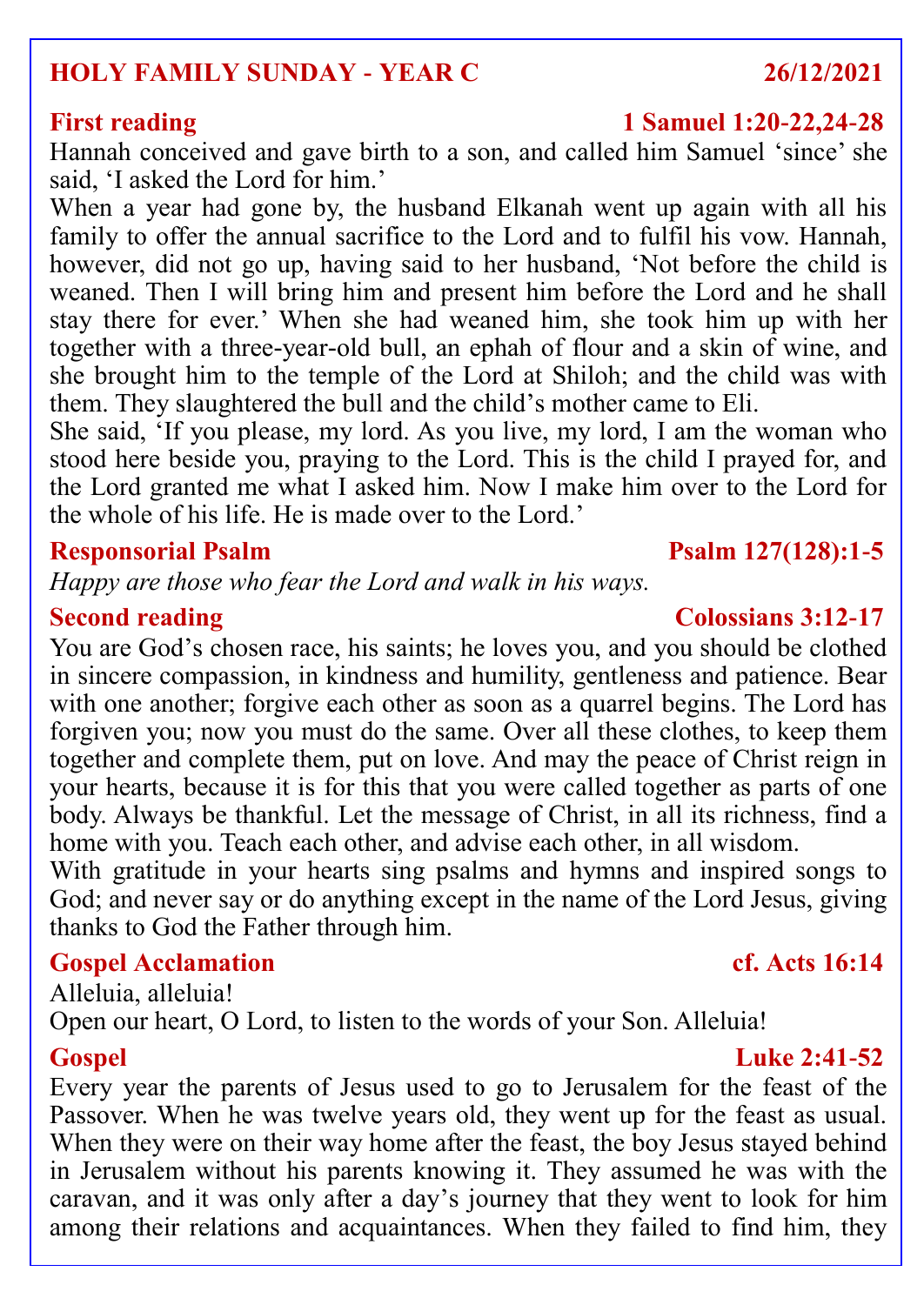went back to Jerusalem looking for him everywhere. Three days later, they found him in the Temple, sitting among the doctors, listening to them, and asking them questions; and all those who heard him were astounded at his intelligence and his replies. They were overcome when they saw him, and his mother said to him, 'My child, why have, you done this to us? See how worried your father and I have been, looking for you.'

'Why were you looking for me?' he replied. 'Did you not know that I must be busy with my Father's affairs?' But they did not understand what he meant.

He then went down with them and came to Nazareth and lived under their authority. His mother stored up all these things in her heart. And Jesus increased in wisdom, in stature, and in favour with God and men. *universalis.com*

### **Prayers of the Faithfull:**

**For our sick,** Elizabeth Ryan, John Corby, Mathew Dix, Katerie Byrnes, Wendy Mills, Elise Stevens, Carmel Baker, & Laurie Evans. We pray to the Lord. **R.** Lord hear our prayer.

**For our recently departed,** Gary Smith, Fr Jim Esler, Marjorie Ptasiuk and those who's anniversaries occur at this time inc. Douglas Thomson and Fr James Victory.

We pray to the Lord. **R.** Lord hear our prayer.

#### **Communion Antiphon Bar 3: 38**

Our God has appeared on the earth and lived among us. *universalis.com*

# **OUR TRUE HOME: SCOTT HAHN**

Why did Jesus choose to become a baby born of a mother and father and to spend all but His last years living in an ordinary human family? In part, to

reveal God's plan to make all people live as one "holy family" in His Church. In the Holy Family of Jesus, Mary, and Joseph, God reveals our true home. We're to live as His children, "chosen ones, holy and beloved," as the First Reading puts it.

The family advice we hear in today's readings, for mothers, fathers, and children, is all solid and practical. Happy homes are the fruit of our faithfulness to the Lord, we sing in today's Psalm. But the Liturgy is inviting us to see more, to see how, through our family obligations and relationships, our



families become heralds of the family of God that He wants to create on earth. Jesus shows us this in today's Gospel. His obedience to His earthly parents flows directly from His obedience to the will of His heavenly Father. Joseph